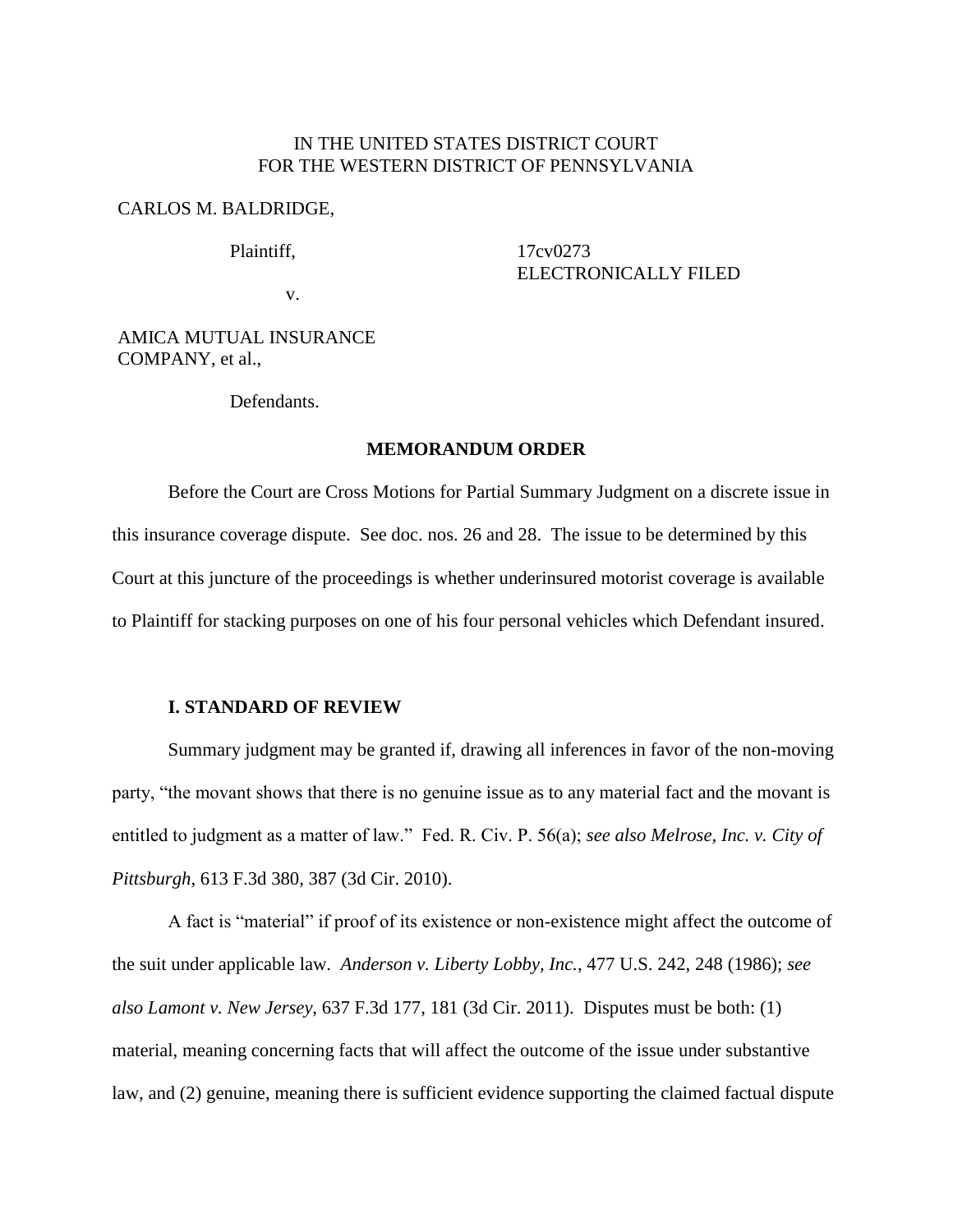"to require a jury or judge to resolve the parties' differing versions of the truth at trial." *In re Lemington Home for Aged*, 659 F.3d 282, 290 (3d Cir. 2011).

A party moving for summary judgment has the initial burden of supporting its assertion that fact(s) cannot be genuinely disputed by citing to particular parts of materials in the record  $$ *i.e.*, depositions, documents, affidavits, stipulations, or other materials – or by showing that: (1) the materials cited by the non-moving party do not establish the presence of a genuine dispute, or (2) that the non-moving party cannot produce admissible evidence to support its fact(s). Fed. R. Civ. P.  $56(c)(1)$ . The moving party may discharge its burden by "pointing out to the district court" the "absence of evidence to support the nonmoving party's case" when the nonmoving party bears the ultimate burden of proof for the claim in question. *Conoshenti v. Public Service Elec. & Gas Co*, 364 F.3d 135, 140 (3d Cir. 2004), quoting *Singletary v. Pennsylvania Dept. of Corrections*, 266 F.3d 186, 192 n. 2 (3d Cir. 2001), quoting Celotex, 477 U.S. 317, 325 (1986).

Conversely, in order to defeat a motion for summary judgment, the non-moving party must support its assertion that fact(s) are genuinely disputed by citing to particular parts of materials in the record, or by showing that: (1) the materials cited by the moving party do not establish the absence of a genuine dispute, or (2) the moving party cannot produce admissible evidence to support its fact(s). Fed. R. Civ. P.  $56(c)(1)$ . When determining whether there are any genuine issues of material fact, all inferences should be drawn in favor of the non-moving party. *Berckeley Inv. Group, Ltd. v. Colkitt*, 455 F.3d 195, 201 (3d Cir. 2006).

In reviewing a motion for summary judgment, the Court does not make credibility determinations, and summary judgment is "inappropriate when a case will turn on credibility determinations." *El v. Southeastern Pennsylvania Transp. Authority*, 479 F.3d 232 (3d Cir. 2007), citing *Anderson*, 477 U.S. at 255.

2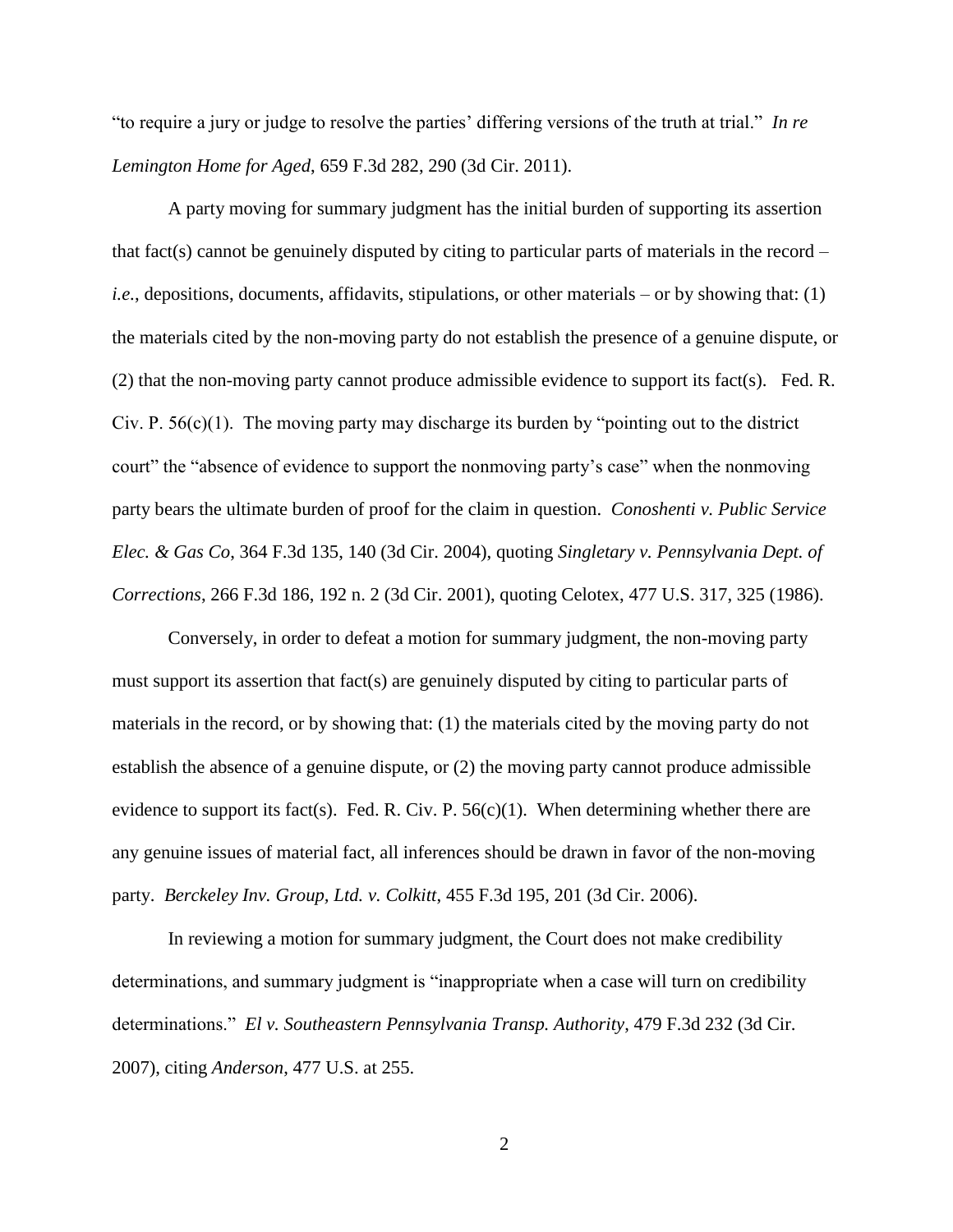In the instant case, the parties have filed cross-motions for summary judgment. It is well established in this Circuit that the filing of contradictory motions for summary judgment "does not constitute an agreement that if one is rejected the other is necessarily justified or that the losing party waives judicial consideration and determination whether genuine issues of material fact exist." *Lawrence v. City of Philadelphia, Pa.*, 527 F.3d 299, 310 (3d Cir. 2008), quoting *Rains v. Cascade Indus., Inc.*, 402 F.2d 241, 245 (3d Cir. 1968).

#### **II. FACTUAL BACKGROUND**

Because the Court writes primarily for the Parties, this section will be truncated so that only the facts relevant to the adjudication of the narrow issue presented shall be set forth.

Plaintiff was injured in a motor vehicle accident on June 10, 2014, when his vehicle was rear-ended by another vehicle. See Complaint at doc. no. 1-2, ¶ 4-7. Plaintiff settled the underlying accident for the limits of the tortfeasor's insurance policy with Defendant's consent.

Plaintiff has averred that the injuries he sustained as a result of the underlying motor vehicle accident have rendered him unable to work as a professional truck driver, have caused him to expend money for medical treatment and care, and will continue to cost him money for medical care in the future. Id. at ¶ 8-9.

Defendant issued the insurance policy in question to Plaintiff on June 16, 2013, and provided coverage through June 16, 2014. Doc. no. 13, ¶ 90; doc. no 14, ¶ 2. This policy originally listed three vehicles, among them, a 1991 Ford Mustang ("Mustang"). Doc. no. 13, ¶ 91; doc. no 14, ¶ 3. In October of 2013, Defendant added an additional vehicle to its insurance policy, thereby insuring a total of four vehicles. Doc. no. 13, ¶ 94; doc. no 14, ¶ 6.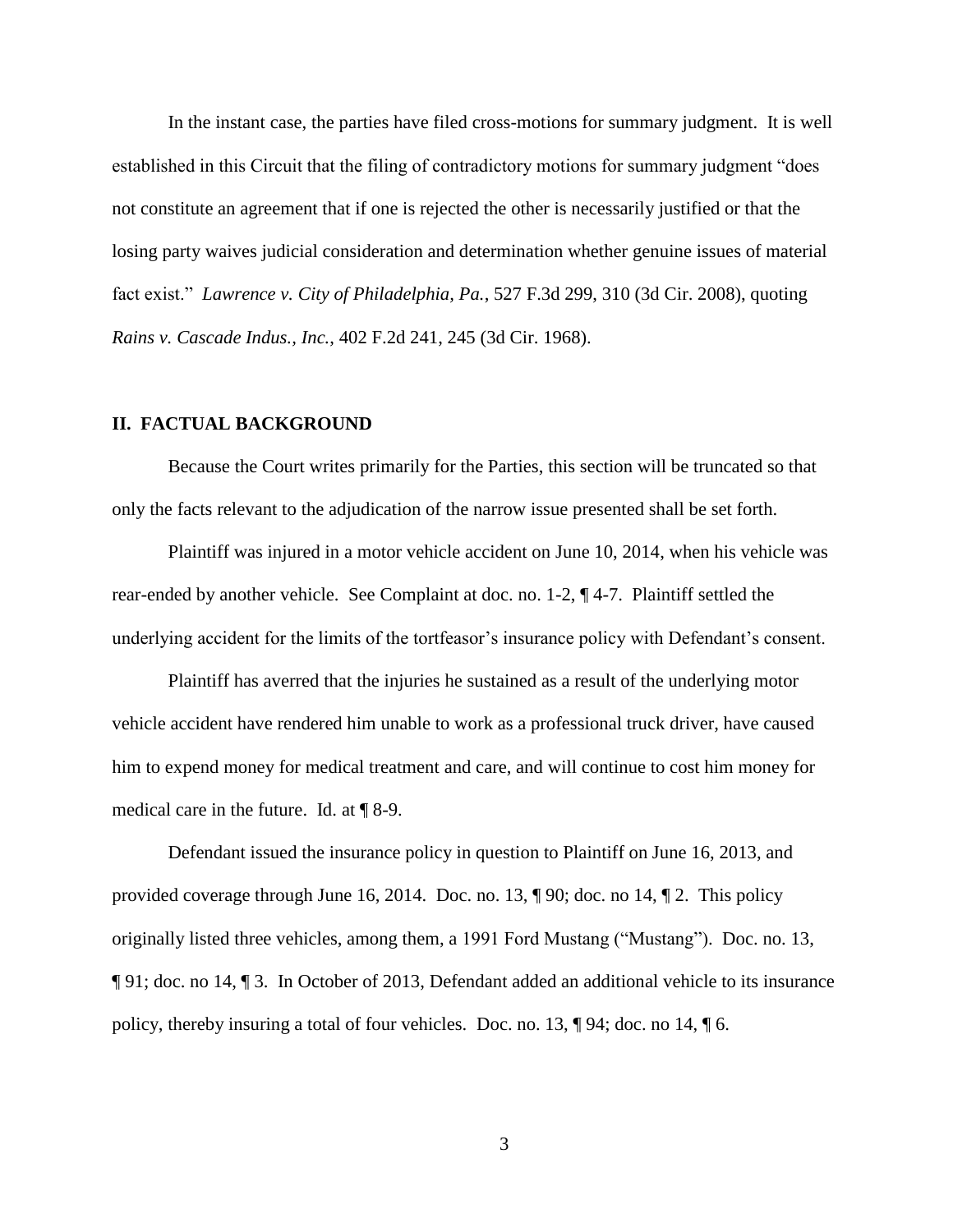The Parties do not dispute that Defendant insured four of Plaintiff's personal vehicles, nor that he had underinsured motorist coverage ("UIM coverage") in the amount of \$300,000.00 on three of the four of those personal vehicles. Doc. no. 13, ¶ 96; doc. no 14, ¶ 8. The only question for the Court to resolve by way of these Cross-Motions for Summary Judgment is whether Plaintiff had or is entitled to UIM coverage on the fourth vehicle, specifically, his Mustang. Id. See also, doc nos. 26 and 29. Thus, the question for this Court to resolve is whether Plaintiff had UIM coverage in the amount of \$900,000.00 (\$300,000.00 multiplied by three (3) vehicles) or \$1,200,000.00 (\$300,000.00 multiplied by four (4) vehicles).

Plaintiff's position is that he never executed a valid waiver rejecting UIM coverage for the Mustang, and thus, he is entitled to a determination that he has UIM coverage on the Mustang in the amount of \$300,000.00, just like he did on his three other vehicles, resulting in a total of \$1,200,000.00 in UIM coverage. Doc. no. 26. In short, Plaintiff contends that because he did not execute a valid waiver rejecting UIM coverage on the Mustang, he is entitled to stack an additional \$300,000.00 on top of his other three vehicles' UIM coverage. Id.

Defendant's position is that because it never provided liability coverage on Plaintiff's Mustang, Defendant was never required to offer Plaintiff UIM coverage on the Mustang. Doc. no. 29. Defendant, in support of its argument, produced a portion of the insurance policy it issued to Plaintiff which indicates that the Mustang was "not covered" for liability; but rather, solely covered "damage to the [Mustang]" for accidents "other than collision loss." Doc. no. 28- 2, p. 24.

Because this is an issue of law, and there are no material facts in dispute, this matter is ripe for adjudication.

4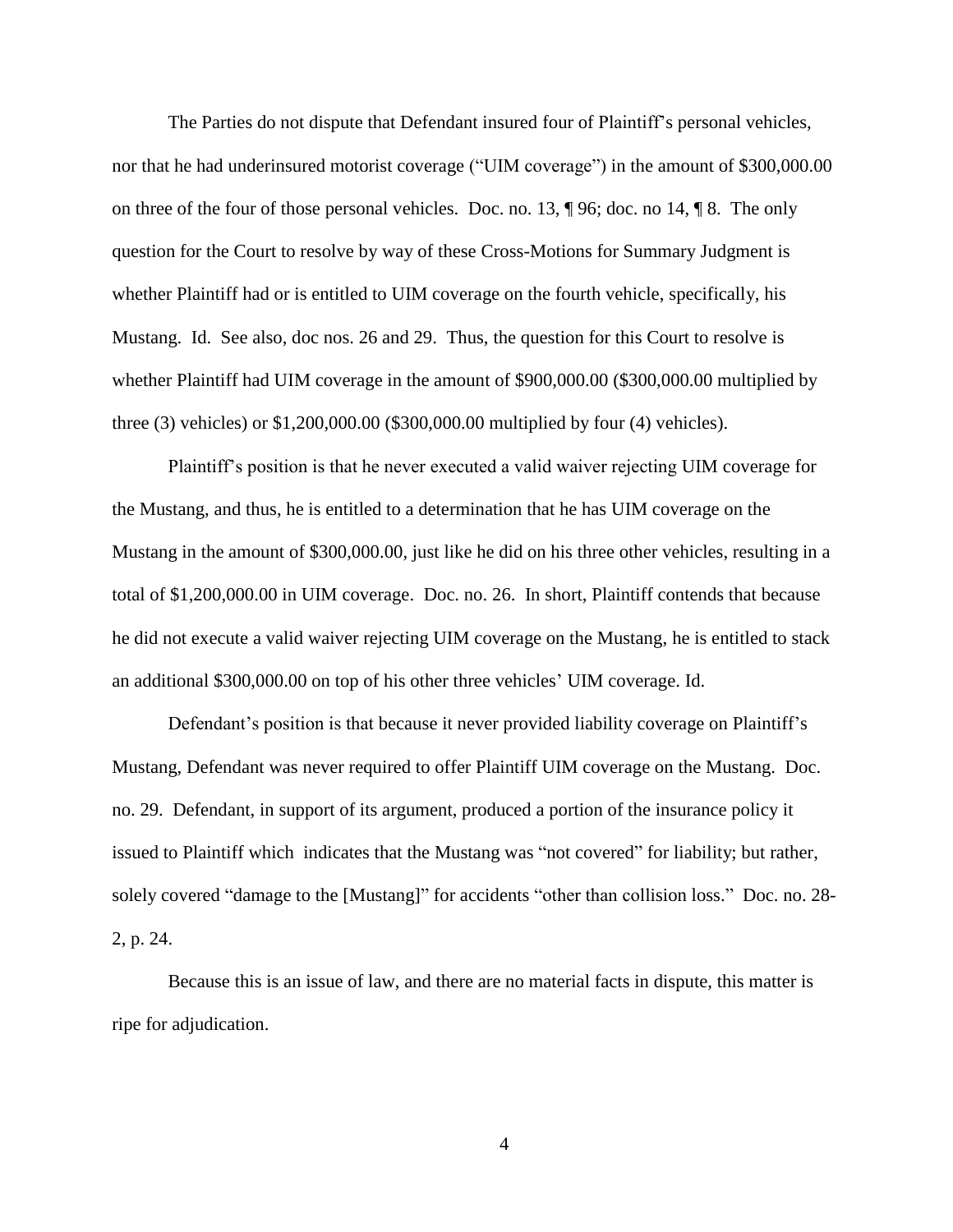### **III. DISCUSSION**

This matter is governed by Pennsylvania law. Pennsylvania statutory law governs

insurance requirements on motor vehicles such as the one at issue. Relevant to the Court's

discussion is the section on the availability, scope, and amount of UIM coverage which reads in

pertinent part as follows:

**(a) Mandatory offering**.--No motor vehicle liability insurance policy shall be delivered or issued for delivery in this Commonwealth, with respect to any motor vehicle registered or principally garaged in this Commonwealth, unless uninsured motorist and underinsured motorist coverages are offered therein or supplemental thereto in amounts as provided in section 1734 (relating to request for lower limits of coverage). Purchase of uninsured motorist and underinsured motorist coverages is optional.

\* \* \*

(**c) Underinsured motorist coverage**.--Underinsured motorist coverage shall provide protection for persons who suffer injury arising out of the maintenance or use of a motor vehicle and are legally entitled to recover damages therefor from owners or operators of underinsured motor vehicles. The named insured shall be informed that he may reject underinsured motorist coverage by signing the following written rejection form:

REJECTION OF UNDERINSURED MOTORIST PROTECTION

By signing this waiver I am rejecting underinsured motorist coverage under this policy, for myself and all relatives residing in my household. Underinsured coverage protects me and relatives living in my household for losses and damages suffered if injury is caused by the negligence of a driver who does not have enough insurance to pay for all losses and damages. I knowingly and voluntarily reject this coverage.

Signature of First Named Insured

\_\_\_\_\_\_\_\_\_\_\_\_\_\_\_\_\_\_\_\_\_\_\_\_\_\_\_\_\_\_\_\_\_\_

\_\_\_\_\_\_\_\_\_\_\_\_\_\_\_\_\_\_\_\_\_\_\_\_\_\_\_\_\_\_\_\_\_\_

Date

**(c.1) Form of waiver**.--Insurers shall print the rejection forms required by subsections (b) and (c) on separate sheets in prominent type and location. The forms must be signed by the first named insured and dated to be valid. The signatures on the forms may be witnessed by an insurance agent or broker. Any rejection form that does not specifically comply with this section is void. If the insurer fails to produce a valid rejection form,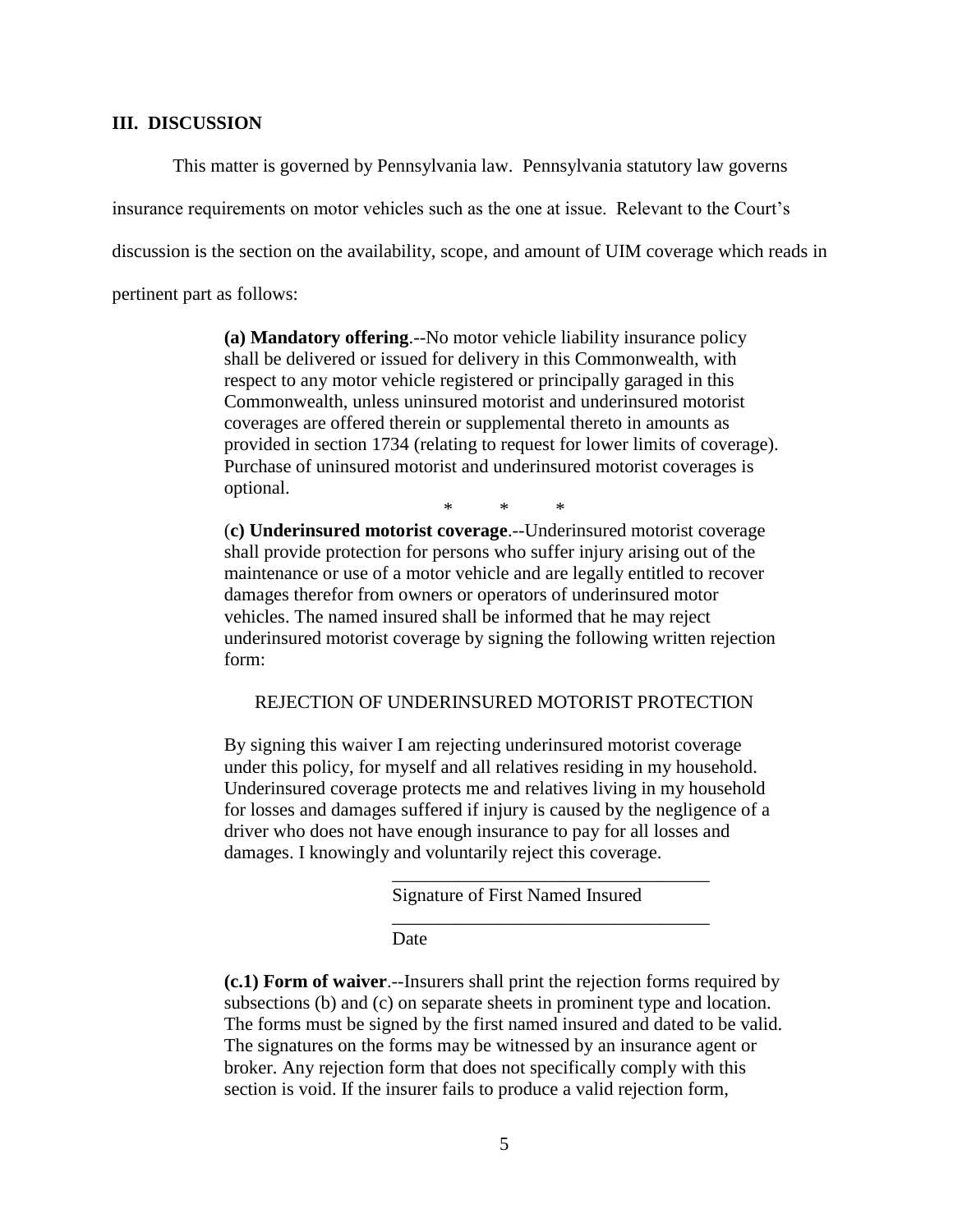uninsured or underinsured coverage, or both, as the case may be, under that policy shall be equal to the bodily injury liability limits. On policies in which either uninsured or underinsured coverage has been rejected, the policy renewals must contain notice in prominent type that the policy does not provide protection against damages caused by uninsured or underinsured motorists. Any person who executes a waiver under subsection (b) or (c) shall be precluded from claiming liability of any person based upon inadequate information.

75 Pa.C.S.A. § 1731.

Another portion of Pennsylvania's Motor Vehicle Code at issue in this matter reads in

pertinent part as flows:

A named insured may request in writing the issuance of coverages under section 1731 (relating to availability, scope and amount of coverage) in amounts equal to or less than the limits of liability for bodily injury.

75 Pa.C.S.A. § 1734.

Interpreting these two sections the Supreme Court for the Commonwealth of

Pennsylvania has held:

...

. . . [W]e agree with the characterization of Sections 1731 and 1734 offered by the Third Circuit in *Nationwide Ins. Co. v. Resseguie,* 980 F.2d 226, 230 (3d Cir. 1992). Tasked with interpreting the requirements for an effective Section 1734 reduction, the Third Circuit began its statutory construction analysis as follows:

[Section] 1731 is a simple statement whose plain meaning is apparent from its language. It mandates that an insurance company cannot issue a policy in the Commonwealth of Pennsylvania unless it provides UM/UIM coverage equal to the bodily injury liability coverage, except as provided in § 1734.

[W]e also agree that [Section] 1734's language is plain and the Pennsylvania General Assembly's intention is clear. By its terms, a named insured may lower her statutorily provided UIM coverage limits by requesting in writing of her insurer to do so. The insurance company's obligation to *issue* a policy with [UM/UIM] coverage in an amount equal to the policy's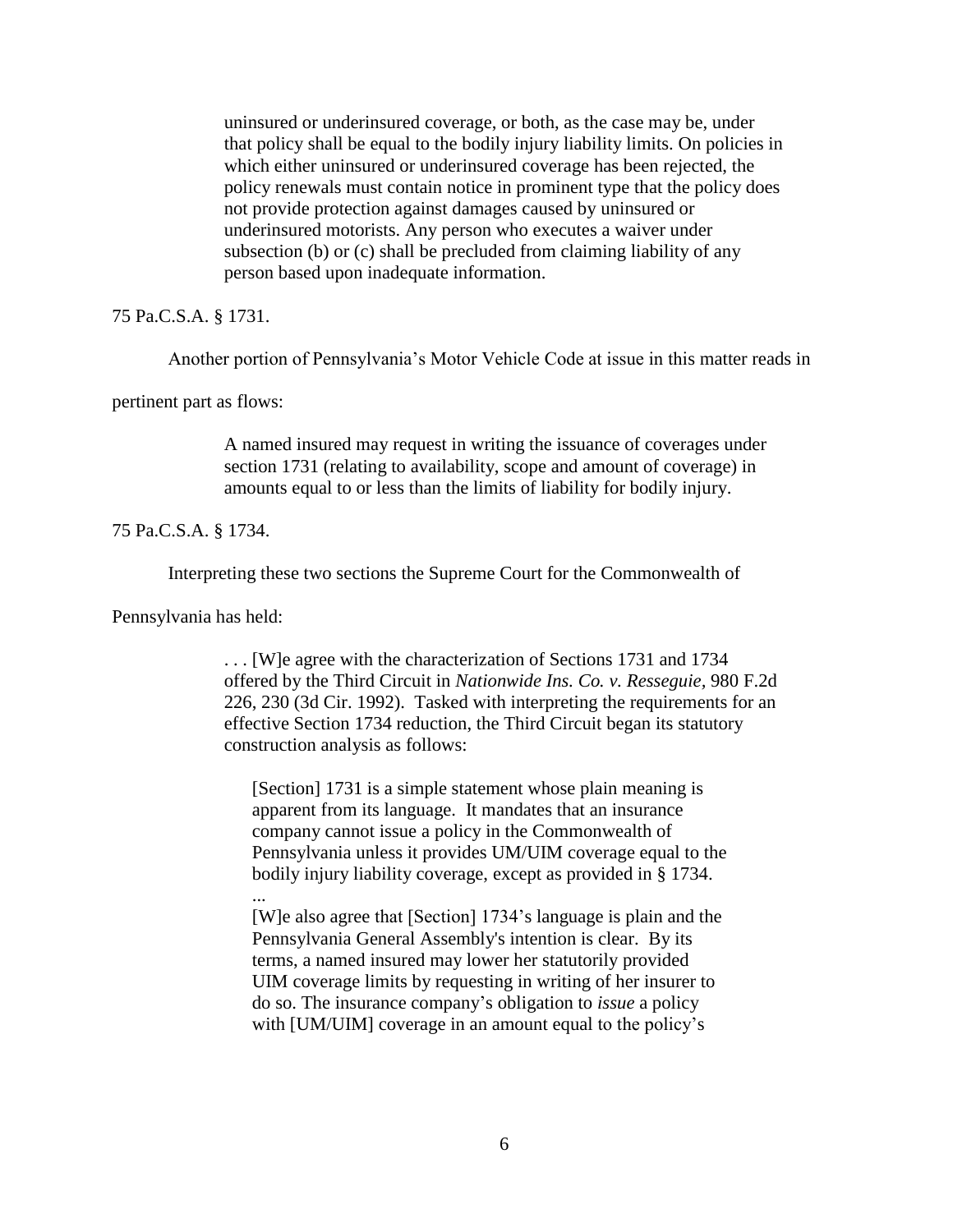bodily injury liability coverage is not relieved unless it has received such a written request.

*Id.* at 231 (emphasis added).

*Blood v. Old Guard Ins. Co.*, 934 A.2d 1218, 1226 (Pa. 2007).

Applying the above cited law to the instant matter, the Court notes that plain reading of Section 1731(a) reads, "[n]o motor vehicle *liability* insurance policy shall be delivered . . . unless . . . underinsured motorist coverages are offered . . . ." (emphasis added). Defendant has produced pages of the insurance policy at issue which indicates that the Mustang was "not covered" for "liability". See doc. no. 28-2, p. 24. The only coverage for which the Mustang was "covered" was the "other than collision loss" coverage. Id.

This policy issued to Plaintiff appears to have provided liability coverage for the other three vehicles, but not for the Mustang. Because the Mustang was not insured for liability, this Court concurs with Defendant that the plain and unambiguous reading of the relevant statutes would indicate that the Defendant was never required to offer UIM benefits on the Mustang. Accordingly, no signed waiver of UIM benefits with respect to the Mustang was required by law.

## **IV. CONCLUSION**

The Court concludes that there is no UIM coverage available to Plaintiff for the Mustang under the policy of insurance. Therefore, the Court will grant Defendant's Motion for Summary Judgment and deny Plaintiff's Motion for Summary Judgment. As discussed during the case management conference, the Parties will now return to their Early Neutral Evaluator (followed by mediation) to see if the matter can be resolved without further action by this Court.

> s/Arthur J. Schwab Arthur J. Schwab United States District Judge